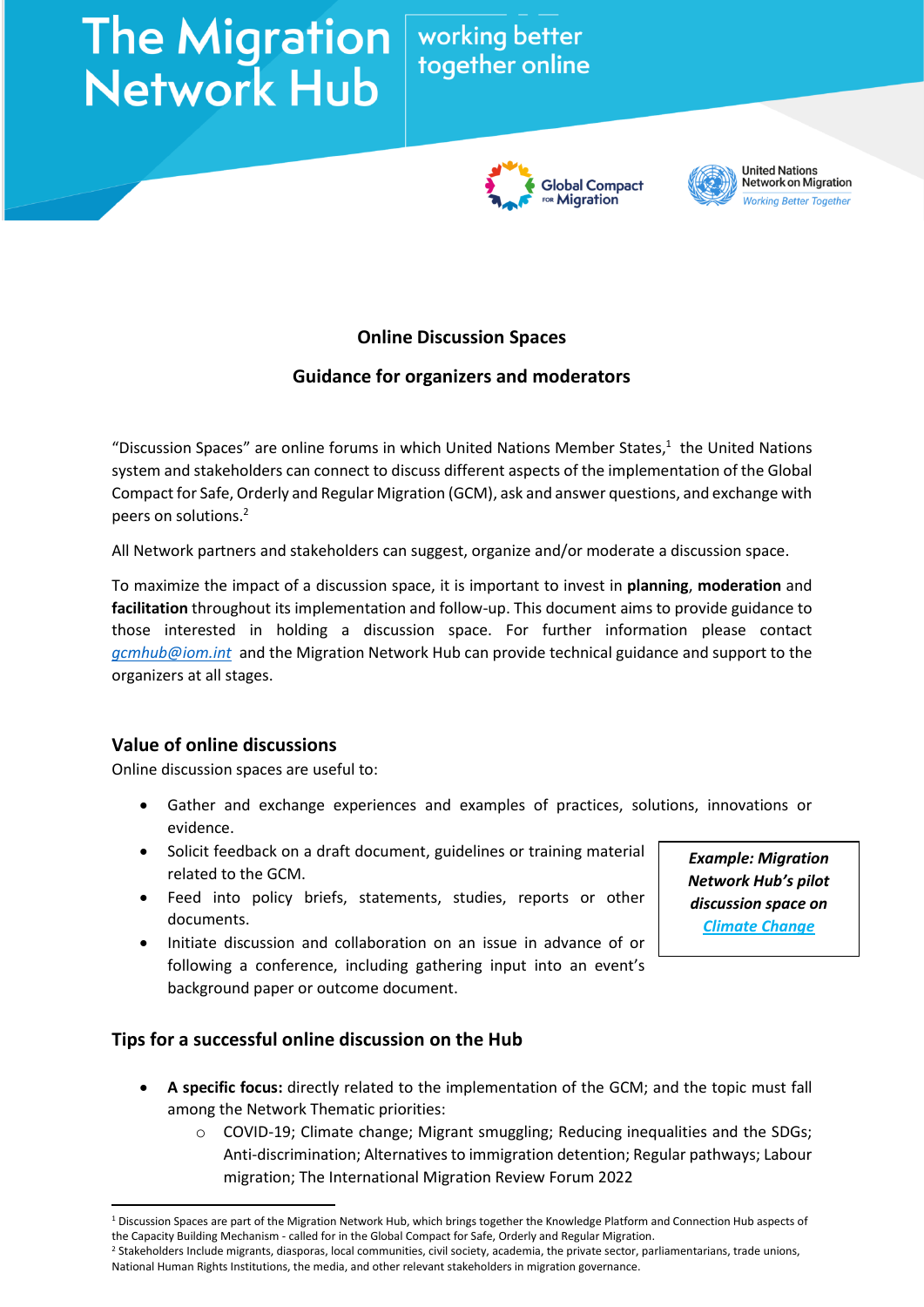- **Clear objective:** precise purpose and targets, with expected "take-aways" and deliverables
- **Participation:**
	- $\circ$  Defined target audience and identified participants, including personally inviting individuals and key responders to post questions or responses on 'Day-1' as a way to 'break the ice' and set the tone and direction for the discussion.
	- o Pre-determined privacy levels and translation requirements.
- **Fixed duration**: several days or weeks. A pre-established and limited timeframe—with a set closing date—ensures the discussion remains active, targeted and meaningful.
- **Dedicated, named moderator and moderation team:** the lead moderator must have subjectmatter expertise – could be a panelist from the associated event; however different moderators could be assigned to specific topics. The moderation team can include different partners and the Migration Hub support team.
- **Associated events:** the space can be used as part of the build-up towards an event e.g. a webinar, to support the event, and/or to maintain momentum following an event.
	- $\circ$  It can be helpful to also kick-off the online discussion by introducing the topic, the moderator/s, panel speakers, and/or selected participants to catalyse discussions, whether through an outreach campaign, uploaded video or introductory webinar).
- **Communications and outreach:** mass and tailored outreach to audiences as well as individual messages to mobilize specific expertise and discussion responses, including:
	- $\circ$  Promote the online discussion well in advance and throughout the full discussion.
	- $\circ$  A clear 'call to action' that makes it easy for participants to know why/how to engage in the online discussion and to post a response
	- o Draft a short summary of the online discussion once ended

## **Responsibilities of the moderator and moderation team throughout the online discussion period**

- Plan the discussion and outreach activities
- Solicit participation from other experts/practitioners/academics, consider also personal and professional networks
- Moderate responses, reply to (all) comments, guide discussion and engage with participants:
	- o Maintain momentum and monitor progress
	- o Translation, if required, depending on the audience
	- o After each discussion, prepare and disseminate a short summary in the discussion space to consolidate in one place all outputs and links

#### **How the Migration Network Hub team can support:**

The Hub team can support the organizers to run the discussion, including:

- 1. Work with moderators to formulate and refine the concept and kick-off questions
- 2. Facilitate and guide coordination among the moderation team
- 3. Support outreach, including via the Network's communications channels/website, etc.
- 4. Set up the discussion space online, including uploading background resources, event information, moderator profiles and discussion questions
- 5. Provide ongoing web support to users and moderators for registration, issues positing responses, re-posting email submitted responses online, web-fixes, etc.
- 6. Pre-moderate all posts to prevent spam and ensure that all published comments adhere to the Hub's '[Code of conduct](https://migrationnetwork.un.org/code-conduct)' which all users sign upon registration